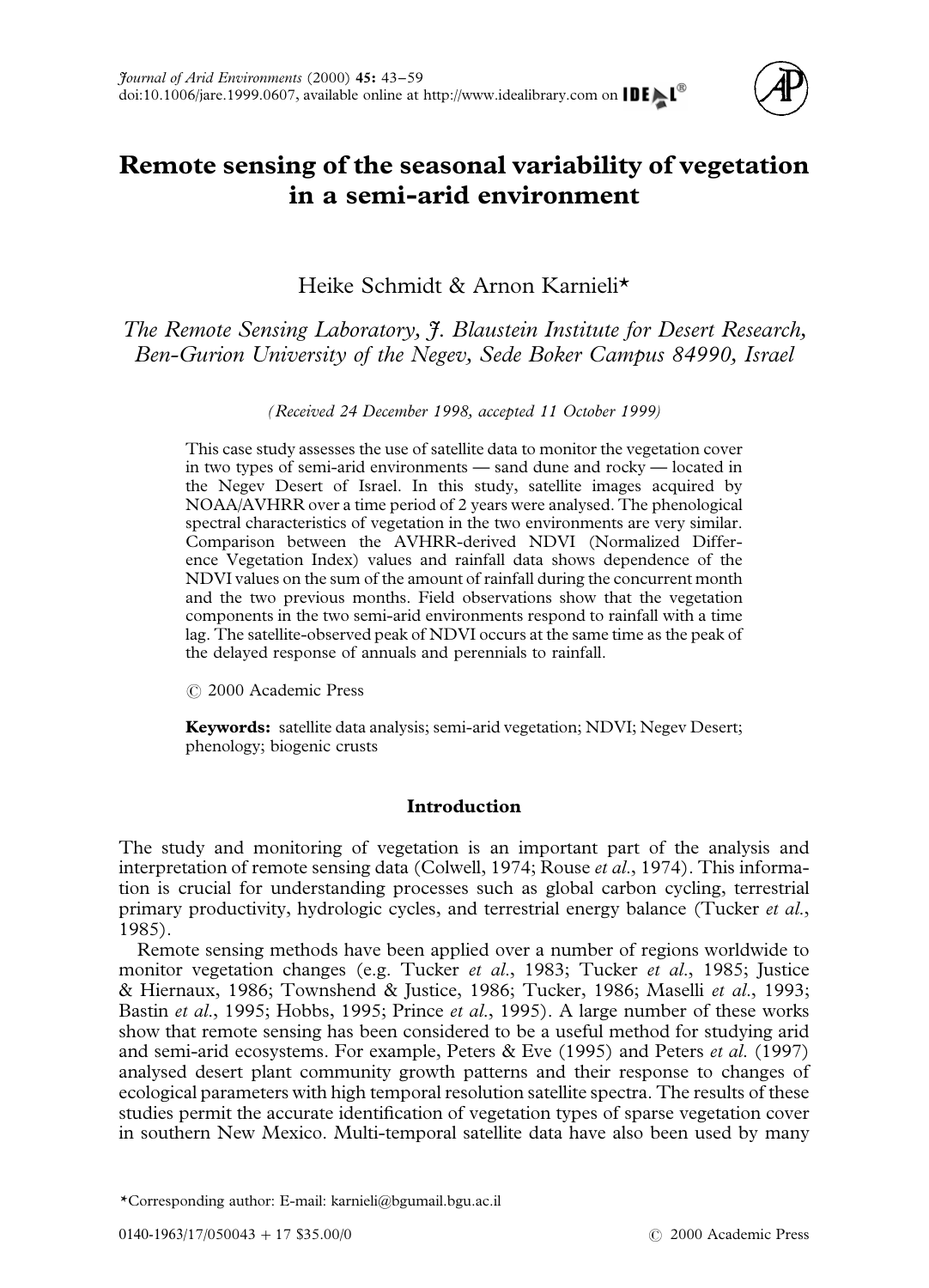researchers to monitor plant phenology (e.g. Justice & Hiernaux, 1986; Townshend & Justice, 1986; Justice *et al*., 1991; Lambin & Strahler, 1994; Prince *et al*., 1995).

The multi-spectral and multi-temporal nature of satellite imagery facilitates the investigation of their vegetation component, based on their typical spectral reflectance, mostly in the red (600–700 nm) and near-infrared (NIR) (700–1100 nm) bands of the electromagnetic spectrum (Tucker, 1979; Sellers, 1985). Several sources of satellite data provide the opportunity for the objective analysis of ecological variables such as biomass productivity and vegetation cover. Among them, the Advanced Very High Resolution Radiometer (AVHRR) on board the National Oceanic Atmospheric Administration (NOAA) satellites, with a high temporal frequency of about one image a day for any given location, plays a significant role (e.g. Gutman, 1989; Rasmussen, 1997). The relationship between the AVHRR red and NIR spectral bands and ecological variables (such as biomass and vegetation cover) have been discussed in many publications (e.g. Holben, 1986; Chilar *et al*., 1991; Ehrlich *et al*., 1994; Gutman & Ignatov, 1995; Prince *et al*., 1995).

The most important AVHRR-derived product for ecological applications is the Normalized Difference Vegetation Index (NDVI) developed by Rouse *et al*. (1974):

$$
NDVI = (NIR - R)/(NIR + R)
$$
\n(1)

where *R* is the reflectance in the red channel and *NIR* is the reflectance in the near-infrared channel of the NOAA/AVHRR sensor. This index shows positive correlation with photosynthetic activity, vegetation cover, biomass, and Leaf Area Index (LAI). Previous workers showed that multi-temporal NDVI images are useful for analysing spatial vegetation pattern and for assessing vegetation dynamics (e.g. Justice *et al*., 1985; Townshend & Justice, 1986). Using NDVI images derived from AVHRR data, vegetation-cover classes can be separated in a multi-temporal space according to their phenological variations (Justice *et al*., 1985; Justice & Hiernaux, 1986). Time-series analyses of satellite data enable the observation of seasonal and annual trends in vegetation cover. Assuming that the soils and land use characteristics do not change significantly, comparison of inter-annual and year-to-year NDVI profiles can provide information about the current vegetation condition.

NDVI values derived from AVHRR observations in a semi-arid environment have been found to correlate closely with rainfall (Hielkema *et al*., 1986; Townshend & Justice, 1986; Gutman, 1991; Tappan *et al*., 1992; Maselli *et al*., 1993). In many arid landscapes, rainfalls are irregular and unevenly distributed temporally and spatially. The peak of NDVI observations for an area may not coincide with the timing of the physical maturity of the herbage plants in that area (Samson, 1993). The NDVI-rainfall relationship is also a sensitive indicator for the inter-annual variability of rainfall. The timing of NDVI response to rainfall was studied by Nicholson *et al*. (1990). The results of that study showed that there is a good relationship between rainfall variations and NDVI on seasonal and inter-annual time scales.

This study deals mainly with the consideration of problems in remote sensing monitoring of a semi-arid environment. In a desert environment, plants are exposed to extreme conditions and must survive drought, which can stretch over several years with little or no rain. A detailed discussion of the adaptation of perennials to desert conditions can be found in Evenari *et al*. (1982) and Danin (1983). Annuals, in contrast to perennials, germinate only after rain with a substantial amount of water. Their growth and life cycle is limited to the short rainy seasons. During the characteristically prolonged dry seasons, annuals are completely dead and become dry litter on the ground surface.

In the absence of a dense distribution of higher plants, a large part of the arid and semi-arid surfaces are covered by microphytic communities of small non-vascular plants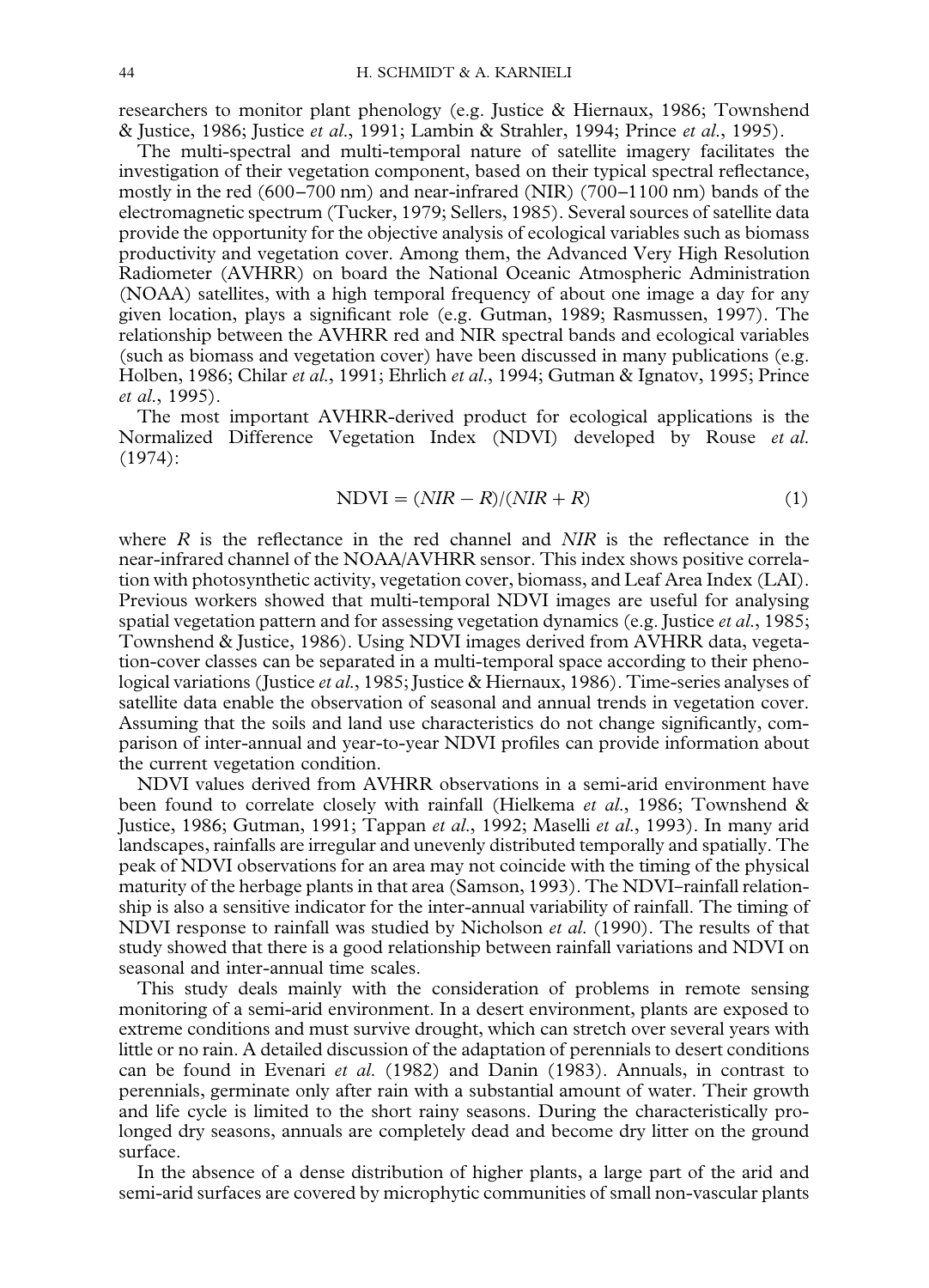(West, 1990). These microphytic communities, consisting of mosses, lichens, algae, fungi, cyanobacteria and bacteria, form biogenic crusts over soils and rocks (e.g. Rogers, 1977; Evenari *et al*., 1982; West, 1990; Johansen, 1993; Eldridge & Greene, 1994; Metting, 1995).

One of the most distinct features of semi-arid environments that affect plant growth is the seasonal and year-to-year fluctuation in rainfall. In arid ecosystems with a single rainy season, there is usually a short growth period followed by a prolonged dry spell with considerable reduction in the amount of green plant material. The phenological change of vegetation has an influence on their seasonal reflectance dynamics. In this work, we have not differented between different species of desert plants. However, three categories of vegetation were studied: perennials, annuals, and lower plant communities.

The objective of this paper is to discuss the application of remote sensing to the monitoring of temporal and spatial variations of the sparse vegetation in two areas located in the Negev Desert in Israel. The two areas are different in terms of geology and pedology, as well as vegetation cover and composition. The research is based on the analysis of NOAA/AVHRR imagery and field measurements acquired during a 2-year period.

## **Study areas**

The study areas are located in the Negev Desert of Israel (Fig. 1). The average annual precipitation for both sites is about 100 mm, and this is concentrated during the rainy season (from November until March). The amount, intensity, and distribution of rainfall varies considerably from year to year. Table 1 lists the annual rainfall measured in Sede Hallamish and Sede Boker over a 3-year time period. The 1995/96 rainy season was very dry and had a total rainfall of 32·3 mm in Sede Hallamish, and 51·3 mm in Sede Boker. The two subsequent rainy seasons (1996/97 and 1997/98) had around average annual rainfall. In the 1996/97 rainy reason, the rainfall distribution was uneven, concentrating mainly within one month (January). The 1997/98 rainy season had two major rainfall events (January and February) with the first one occurring 2 weeks earlier than in the previous year.

The Sede Boker study area is located in the northern Negev Highlands and is characterized by sedimentary rocky terrain composed of Eocene and, to a lesser degree, of Cenomanian, Turonian and Senonian limestone, chalk and dolomite (Evenari *et al*., 1982). The higher vegetation in this area is mainly represented by *Artemisia herba-alba, Anabasis articulata, Reaumuria negevensis*, and by annuals (Danin, 1983). Most of the limestone and flintstone rocks are covered by different species of lichens (Karnieli *et al*., 1996). In this test site, field sampling was conducted mainly on hillslopes and lower colluvial sections with denser vegetation cover.

The second study area (Sede Hallamish) is located in the north-western Negev Desert and is a sandy environment (Eocene) which represents the eastern extension of the Sinai sand fields from the geomorphological and lithological points of view (Tsoar & Moller, 1986; Tsoar, 1990; Tsoar *et al*., 1995). The area consists of longitudinal dunes with wide interdune corridors. The site is characterized by sparse higher vegetation (e.g. *Anabasetum articulatae, Artemisia monosperma, Thymelia hirsuta, Retama raetam,* and *Stipagrostis scoparia*), which is mainly located in the interdunes (Danin, 1983, 1991). The slopes of the dunes and the interdunes are covered by a biogenic crust of mainly cyanobacteria (Karnieli & Tsoar, 1995; Karnieli, 1997). The cyanobacteria communities consist of *Microcoleus vaginatus* accompanied by *Scytonema, Schizothrix, Calothrix, Chroococcidiopsis, Nostoc*, and *Phormidium* (Danin *et al*., 1989). Karnieli *et al*. (in press) found that the biogenic crusts in this study area differ in their species composition (content of cyanobacteria and mosses), as well as in their microbiological characteristics (chlorophyll content, organic matter, as well as crust thickness). The biogenic crusts that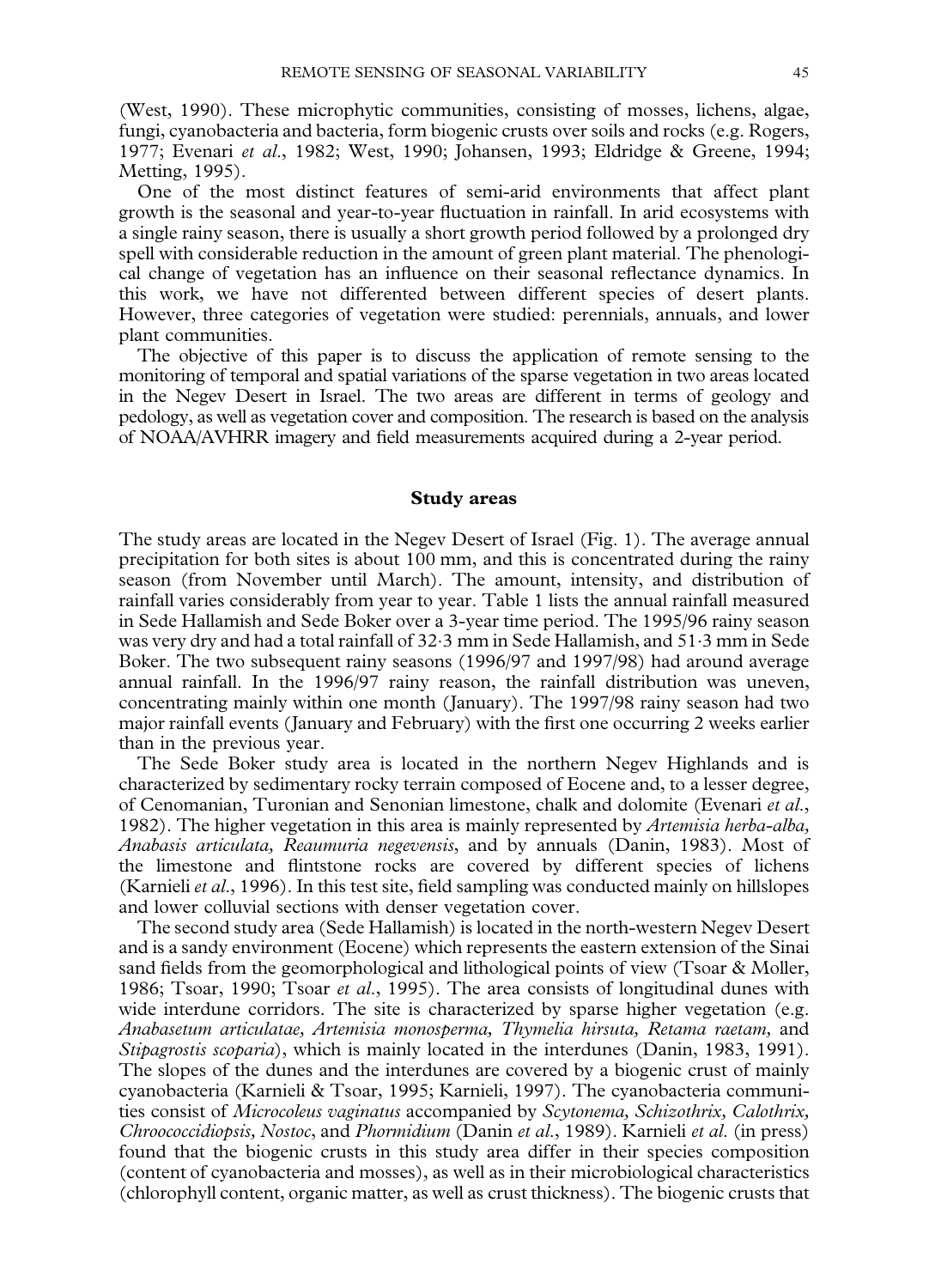

**Figure 1.** Location of the study areas and the rainfall distribution over the southern part of Israel.

cover the north-facing slopes of the dunes with a total area of about 10% of the study site contain more mosses and organic matter than the biogenic crusts in the interdunes and south-facing slopes (80% of the studied area). These mosses are responsible for a higher spectral signal on the north-facing slopes than in the interdunes and on the south-facing slopes of the dunes.

Table 2 lists the percentages of vegetation cover, differentiated by components, for both study areas during the dry and rainy seasons. The vegetation cover changes observed between the dry and wet seasons are mainly due to the annuals. The spatial coverage of the perennials does not change from one season to another, but their photosynthetic activity changes after the rainfall due to their natural mechanisms for adaptation to desert conditions. A small amount of water is enough for the photosynthetic activity of biogenic crusts.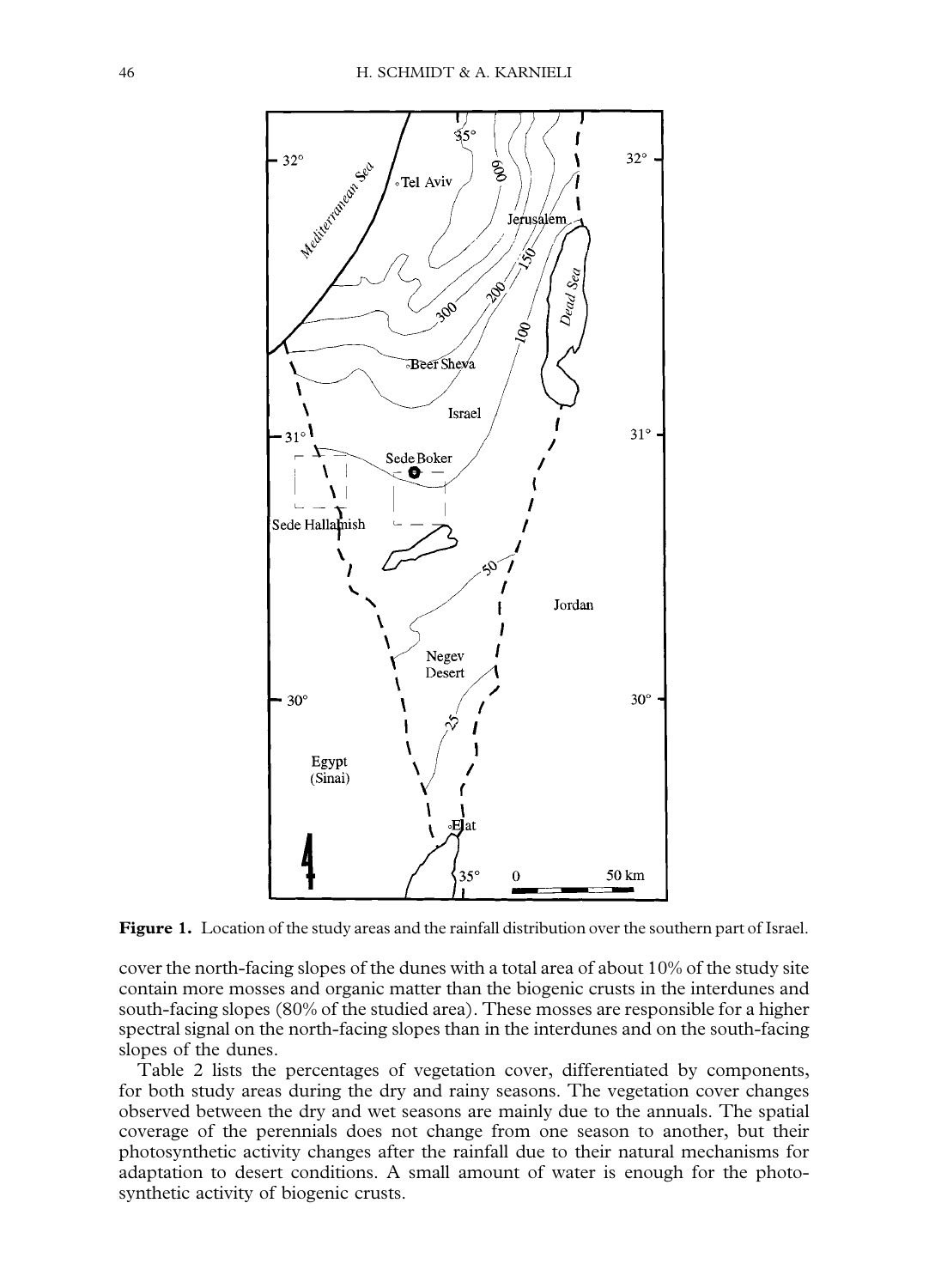|         | Sandy environment | Rocky environment |  |  |  |
|---------|-------------------|-------------------|--|--|--|
| 1995/96 | 32.3              | 51.4              |  |  |  |
| 1996/97 | 79.3              | $108 - 7$         |  |  |  |
| 1997/98 | 85.1              | 96.1              |  |  |  |

**Table 1.** *Annual rainfall (mm) for the Sede Hallamish sand dune area (data from the Arid Ecosystems Research Centre, Jerusalem) and the Sede Boker rocky area (data from the Meterological Unit, Jacob Blaustein Institute for Desert Research, Sede Boker)*

# **Methods**

#### *Spectral ground measurements*

In both study areas, reflectance values were measured in the field between 400 and 1100 nm wavelength in 2 nm increments, using a LICOR spectrometer (LI-COR, 1989). Reflected radiation was measured with a 15 $^{\circ}$  field-of-view from a height of about 1 m. The spectral reflectance was calculated by relating the target radiances to the downwelling irradiation as measured by a cosine-corrected receptor. Different vegetation components (perennials, annuals, and biogenic crusts) and various soil and rock types were measured in both study areas.

In order to estimate the overall spectral signal transmitted from different ground components in a digital image, a linear mixture model was used (Ichoku & Karnieli, 1996). The basic physical assumption underlying the linear mixing model is that there is no significant amount of multiple scattering between the different cover types, so that the signal measured by a sensor on a given pixel can be considered as the sum of the signals received from each of the constituent cover components weighted by their respective areal proportions within the pixel (Ouaidrari *et al*., 1996). Therefore, for a given spectral band, the expected reflectance value *R* of a mixed pixel can be expressed

|                   | Perennials       | Annuals    | Microphytes |  |
|-------------------|------------------|------------|-------------|--|
| Sandy environment | (Sede Hallamish) |            |             |  |
| March 1997        | 13.7             | 14.4       | 60          |  |
| <b>Iune 1997</b>  | 13.7             | 1·6        | 60          |  |
| December 1997     | 13.7             | 0.8        | 60          |  |
| March 1998        | 13.7             | 27.3       | 60          |  |
| Rocky environment | (Sede Boker)     |            |             |  |
| March 1997        | 7.6              | 9.5        | 45          |  |
| <b>Iune 1997</b>  | 7.6              | $1-2$      | 45          |  |
| December 1997     | 7.6              | $1\cdot 2$ | 45          |  |
| March 1998        | 7·6              | 9.3        | 45          |  |
|                   |                  |            |             |  |

**Table 2.** *Vegetation cover (%) in the sandy and rocky environments based on the 'McAuliffe' method with several 1000 m*2 *plots*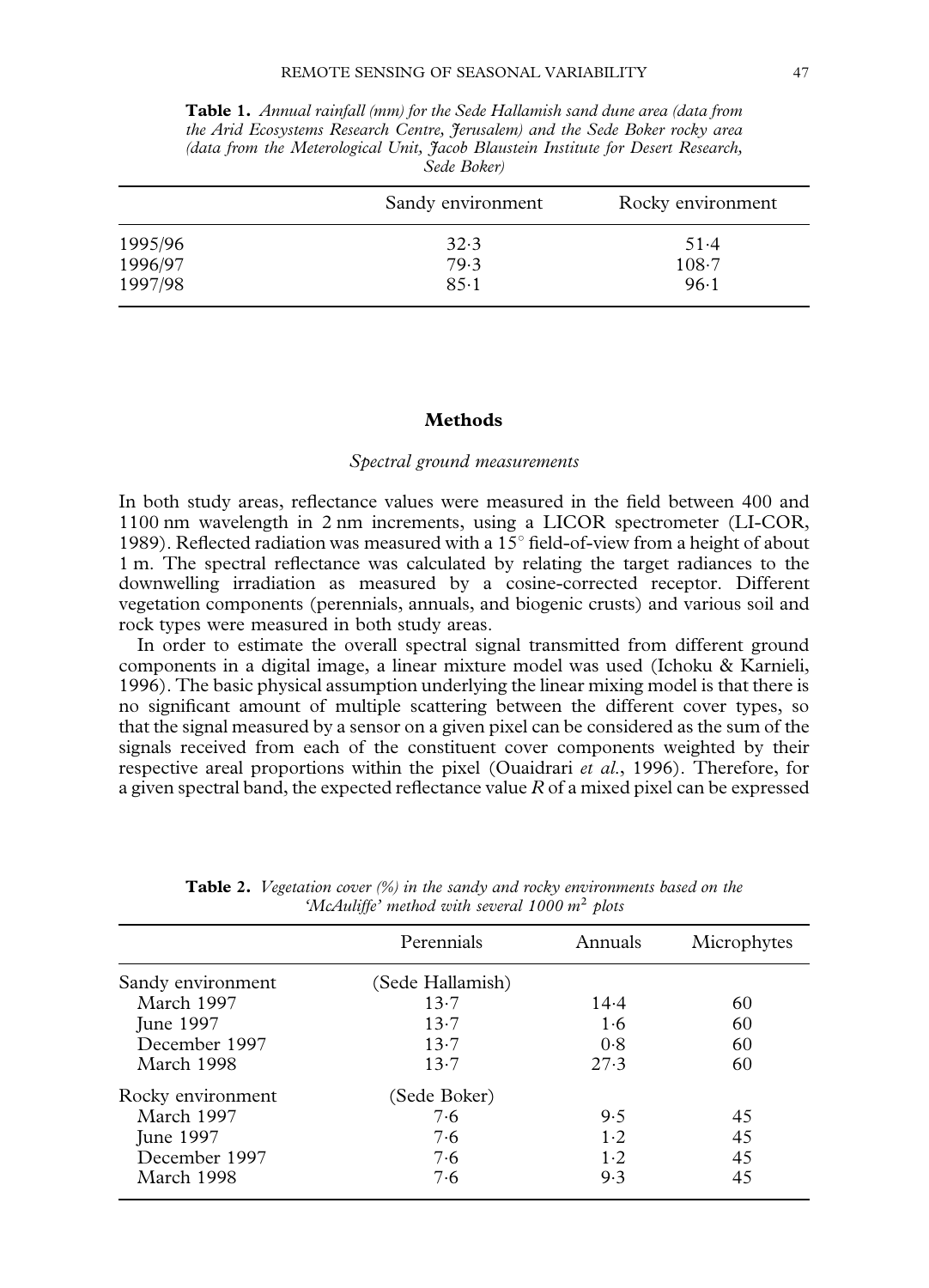by the following formula:

$$
R = \sum_{i=1}^{n} P_i \rho_{ij} \tag{2}
$$

where  $P_i$  is the relative contribution or fraction of component *i* and  $\rho$  is the spectral response of component *i* in waveband *j*. In the current study, the linear mixture model was applied for the spectral ground measurements of all surface components. The purpose was to mix the spectral responses according to their percentage cover in order to simulate their responses in the NOAA/AVHRR red and NIR spectral bands. It was assumed that the weighted sum of the measured spectral response of the different surface components is equal to the integral spectral response of individual pixels as observed by NOAA/AVHRR in both study areas.

The relative percentage contribution of vegetation cover was estimated during the rainy and dry seasons of two years (1997 and 1998) using the McAuliffe method (McAuliffe, 1990). This method allows rapid estimates of density and cover of perennial vegetation in arid environments. Within the study areas, points were selected as centres of circular plots. The plots used had a radius of 18 m (area  $= 1024$  m<sup>2</sup>). All shrubs with different diameters were counted and the percentage cover was estimated. The plots were well distributed in order to represent the area appreciably. The annuals were counted in several  $1 \text{ m}^2$  plots within the same study site. The ground data were used as a reference for the satellite data analysis.

# *Satellite data processing*

The present study is based on NOAA/AVHRR satellite data, with a spatial resolution of 1·1 km at nadir, received in Sede Boker almost daily. NOAA-14 AVHRR images of Israel were obtained for the 2-year time period from June 1996 to June 1998. Only cloud-free images were used. The correction procedure was divided into three parts: radiometric correction, atmospheric correction, and geometric correction. The postlaunch radiometric calibration of the AVHRR sensor was applied according to Rao's parameters (Rao & Chen, 1996). Atmospheric correction of the top-of-atmosphere (TOA) reflectances was carried out using the 6S algorithm (Vermote *et al*., 1997). The image data were geometrically corrected to a master image using ground control points. Finally, the NDVI was calculated from the surface reflectance values for all AVHRR images. NDVI composites were made on a monthly basis using the maximum value composite (MVC) method of Holben (1986). This technique reduces directional reflectance and off-nadir viewing effects and minimizes sun-angle and shadow effects.

#### **Results and discussion**

## *Spectral ground measurements*

The temporal variation in the spectral reflectance of the four main surface components in the sandy environment (Sede Hallamish) during the rainy (a) and dry (b) seasons is shown in Fig. 2. The spectral reflectance of the sand almost does not change between the rainy and dry seasons, and shows the highest values in all wavebands, with a continuous increase towards the NIR (700–1100 nm). During the rainy season, the annual's spectrum shows the signature of a typical vegetation spectrum, characterized by two absorption features for chlorophyll in the blue (400–500 nm) and in the red (600–700 nm), a relatively high peak in the green (around 550 nm), a sharp slope in the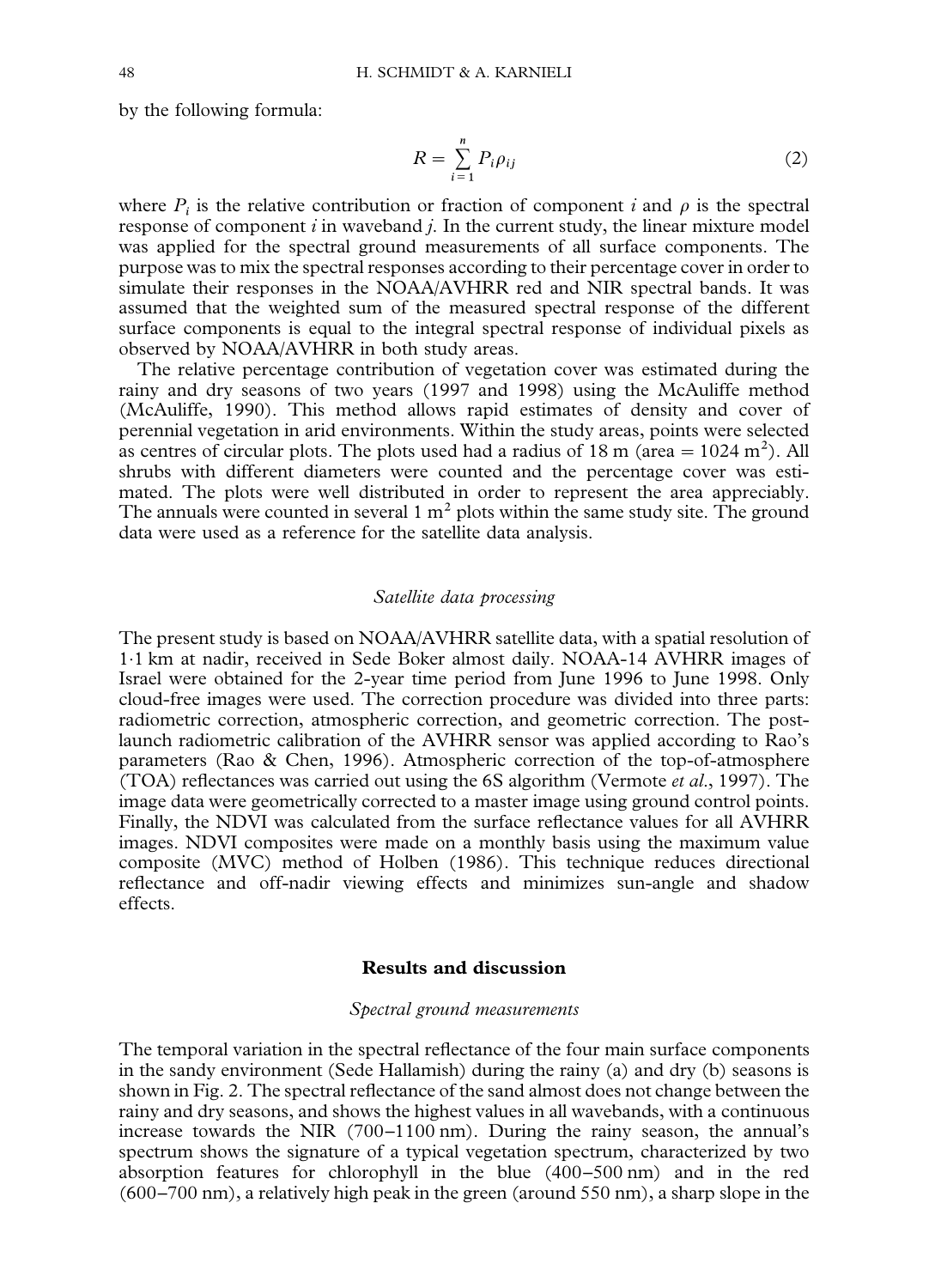

**Figure 2.** Spectral ground measurements of different surface components in the sandy environment during: (a) the rainy season, and (b) the dry season.  $-\blacksquare$  Sand;  $-\mathbf{\geq}$  annuals;  $\neg \nabla$  biogenic crust;  $\neg \Box$  perennials.

red edge (around 700 nm), and the typical high plateau in the NIR spectral regions. However, during the dry season the vegetation spectrum changes into a relatively low and flat spectrum. This phenomenon is mainly caused by the change from green annuals to dead or senescent vegetation. The perennials are characterized by a spectrum of green vegetation during the rainy season as well as during the dry season, though to a lesser extent. The seasonal decrease in the reflectance level of the NIR plateau from 30 to 20% might be caused mainly by the adaptation mechanisms of the plants to desert conditions. During the rainy season, the biogenic crusts present a typical green vegetation spectrum, which turns into a bare soil spectrum during the dry season with no absorption features caused by photosynthetic activity.

Field observations, based on spectrometer measurements of different vegetation components covering the rainy season 1996/97, show that each vegetation component responds to rainfall differently. Figure 3 describes the relationship between the NDVI based on the spectral ground measurements and the monthly rainfall (mm) in both study areas during the dry (I) and rainy (II) seasons.

Biogenic crusts in the sandy environment respond immediately after the first rainfall (Fig. 3(a)). In the middle of the rainy season, their NDVI values reach a high and sharp peak, which declines rapidly shortly after. Due to the fact that the biogenic crusts on the north-facing slopes and the biogenic crusts in the interdunes as well as the south-facing slopes show a different spectral signature, their spectral response was weighted according to their spatial contribution. The annuals respond later than the biogenic crusts. Their NDVI values have a higher and wider peak that also declines towards the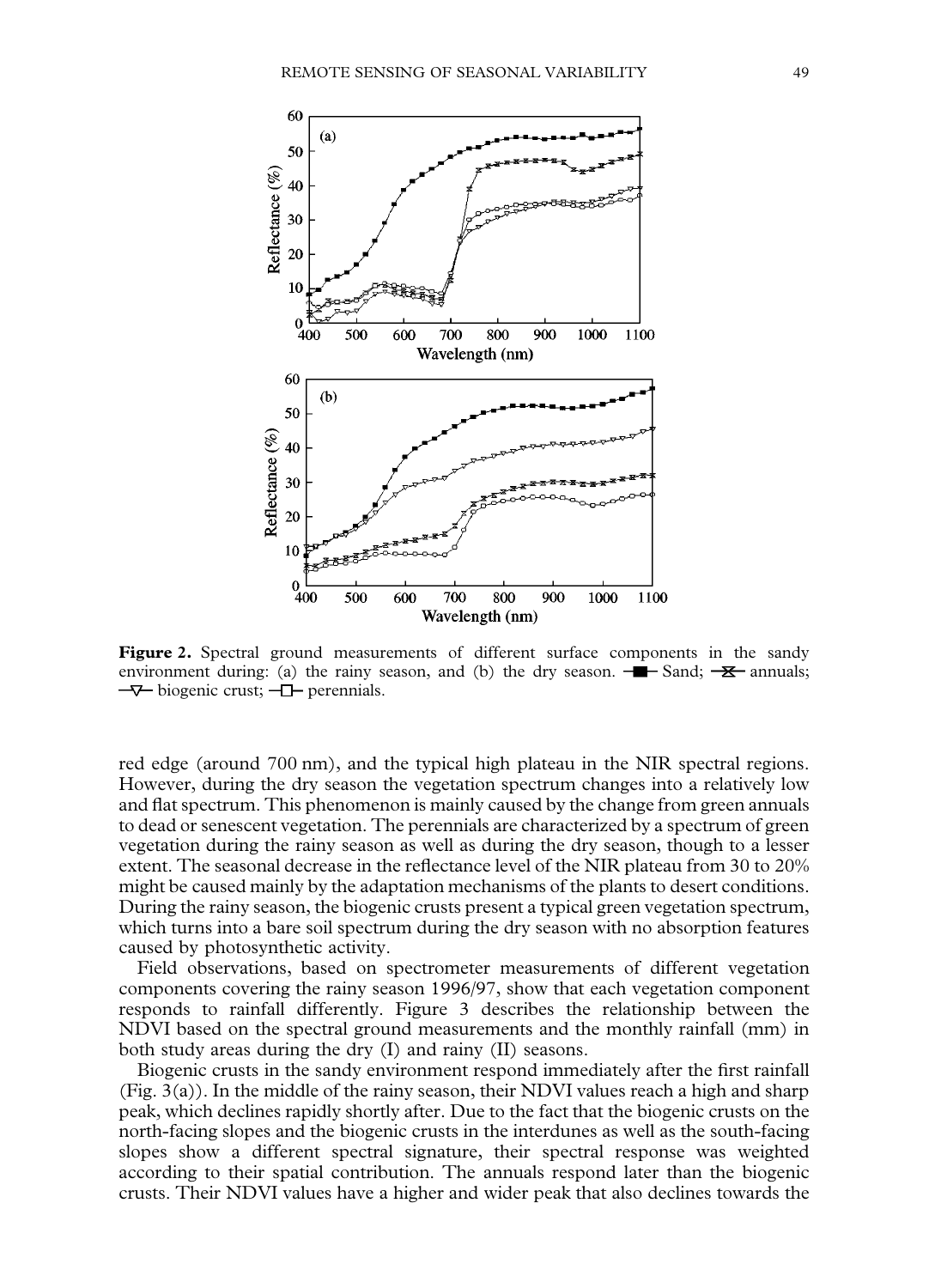

**Figure 3.** NDVI (derived from spectral ground measurements) of different vegetation components and their response to monthly rainfall (mm) in (a) the sandy environment, and (b) the rocky environment for the 1996/97 rainy season. I, dry season; II, rainy season.  $\boxtimes$  Rainfall  $(mm);$   $\neg$  annuals;  $\neg$  biogenic crusts;  $\neg$  perennials.

end of the rainy season. During the dry season, biogenic crusts and annuals are represented by low NDVI values, which are almost the same as for bare sand. Perennials in the sandy environment have almost a constant NDVI level throughout the entire time period and respond only towards the end of the rainy season. There is a slight increase of NDVI values from March to May, which declines continuously from the end of May.

The vegetation components in the rocky environment near Sede Boker show a similar phenological trend (Fig. 3(b)). The lichens in the rocky environment show a slight response in the beginning of the rainy season. However, most of the time they are represented by relatively low NDVI values and are less pronounced than the biogenic crusts in the sandy environment. Their NDVI response is also the first to decline. The annuals in the rocky environment respond later than those in the sandy environment and show a very high peak of NDVI values at the end of the rainy season. A sharp decline in response occurs shortly after. The perennial's NDVI increases gradually towards the middle of the rainy season.

The relative contribution of each of the vegetation components to the overall NDVI values has been calculated by multiplying the NDVI value of each component by its percentage cover (Eqn 2). The bare soil and rocks in the rocky environment are 100% covered by lichens (Danin, 1991), while in the sandy environment 90% are covered by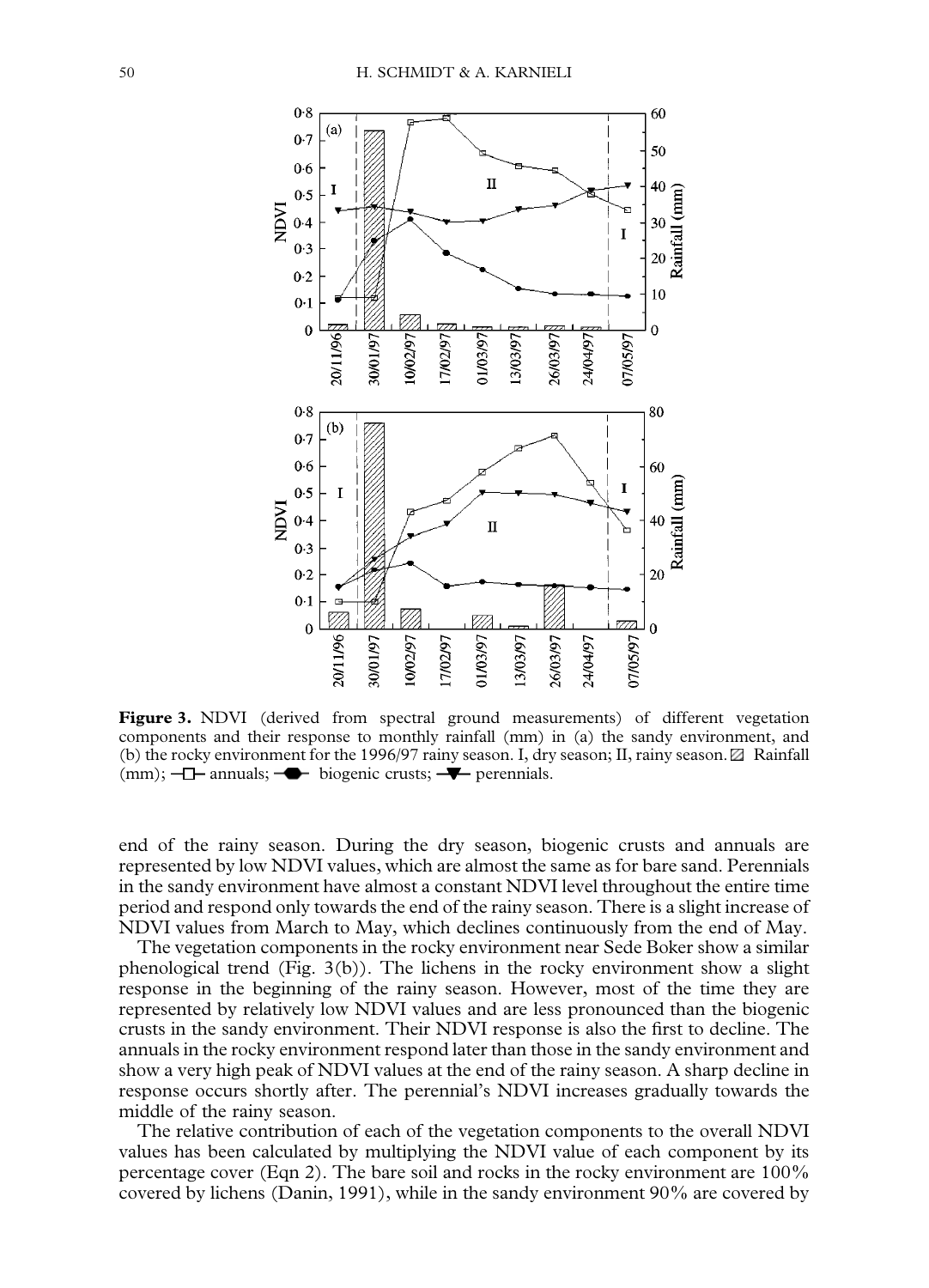

**Figure 4.** Contributions of the different vegetation components to the overall NDVI signal  $(\sum_{NDVI})$ , based on spectral ground measurements and estimates of ground cover proportions (in  $\frac{\sqrt{6}}{2}$  in (a) the sandy environment, and (b) the rocky environment. **B** Biogenic crust;  $\Box$  annuals; 22 perennials.

biogenic crusts and the rest (10%) are covered by bare sands (Karnieli, 1997). The spectral contribution of the sands was included as a weighted part of the biogenic crust component in the sandy environment. Due to the heterogeneity of the biogenic crusts in the sandy environment, the spectral reflectance of the biogenic crusts on the northfacing slopes and in the interdunes were weighted according to their fraction (10 and 80%, respectively). Therefore, the reflectance signal of the biogenic crusts in the sandy environment is based on the weighted sum of the north-facing and the interdune and south-facing communities.

The product of the NDVI values and respective percentage cover for each vegetation component changes from the beginning to the end of the rainy season (Fig. 4). Perennials do not show a significant change in their NDVI for both study areas since their spatial contribution (Table 2) is very low (less than 15%) and almost constant. A slight increase of the spectral signal for the perennials can be observed at the end of the rainy season. Annuals change their contribution to the sum of the NDVI signal: from almost zero at the beginning of the dry season to a higher contribution towards the end of the rainy season. The high percentage cover of biogenic crusts in the sandy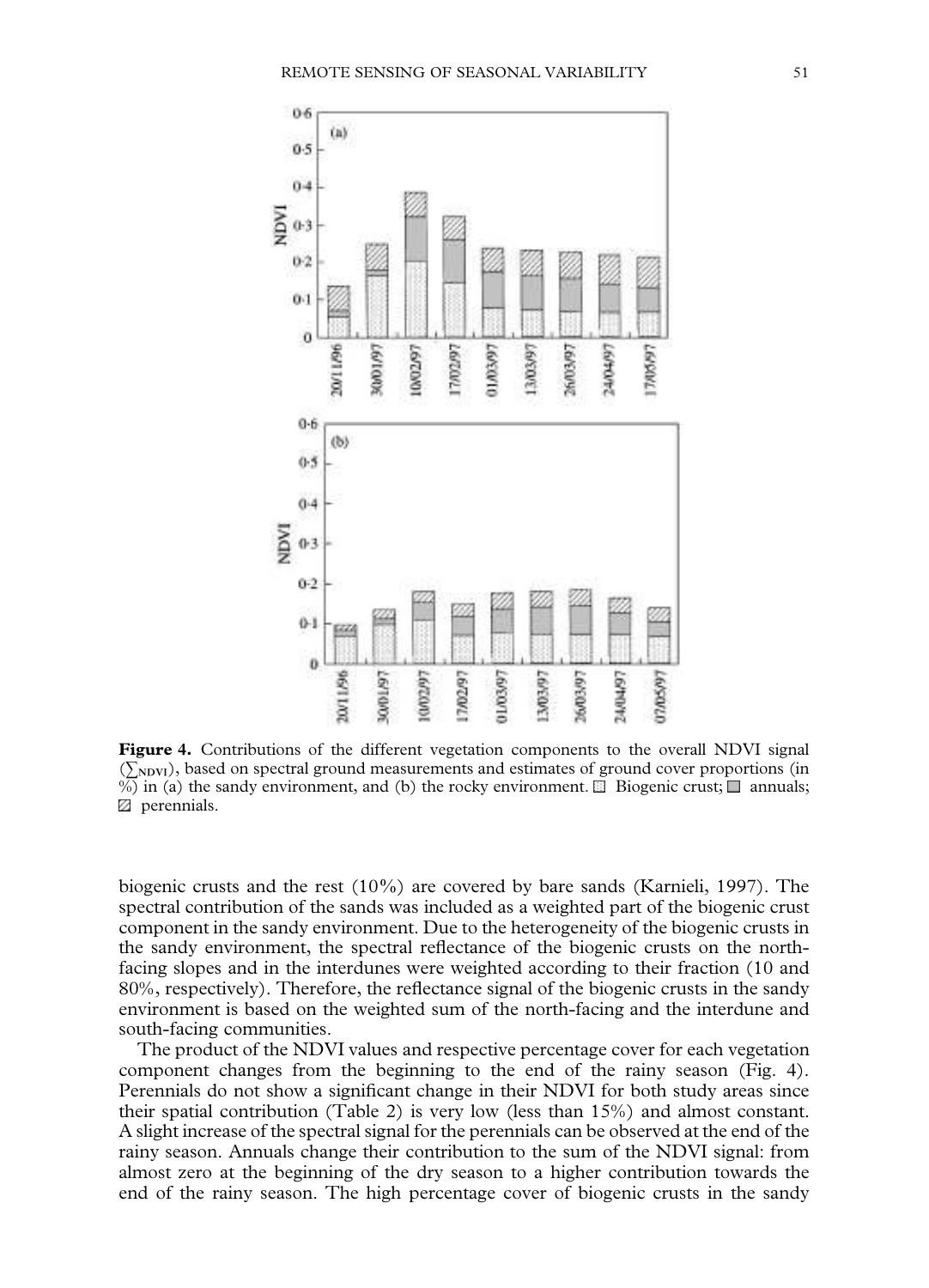environment and the lichens in the rocky environment are responsible for the highest contribution of this component to the overall NDVI signal, especially in the early beginning of the rainy season.

### *Satellite observations*

Figure 5 shows the temporal variation of NDVI during the two years of AVHRR observation for both study areas. The two rainy seasons, (1996/97 and 1997/98), with almost average annual rainfall, are represented by relative high NDVI peaks. Figure 5 also shows the difference between the NDVI values of the two study areas. The most significant difference was found during the growing season. Therefore, it can be inferred that the vegetation causes this difference because background variation plays a minor role between the two areas.

A comparison of AVHRR/NDVI with rainfall data from both study sites is shown in Fig. 6. Both areas show a similar temporal pattern of the NDVI values and rainfall amount with a time lag of about 1 to 2 months. The highest NDVI values were found a few weeks after the main rainfall. The correlation coefficients  $(r^2)$  between the AVHRR/NDVI values and the rainfall (mm) for both study areas are listed in Table 3. The correlation was assessed for different month–rainfall combinations: for concurrent monthly values of rainfall; for the rainfall of one and two previous months; and for the sum of the rainfall of the concurrent month and the two previous months prior to the monthly NDVI value of that month. No correlation  $(r^2 = 0.02-0.05)$  was found between NDVI values and rainfall amounts of the same time period. In the sandy environment, the highest correlation ( $r^2 = 0.55$ ) was found between the monthly maximum NDVI values and the rainfall of the concurrent month plus the two previous ones. In the rocky environment, the sum of the rainfall in the two previous months shows the highest correlation ( $r^2 = 0.55$ ) with the monthly maximum NDVI values. The temporal lags are due to the fact that the vegetation does not respond rapidly to rainfall. Therefore, the highest NDVI values in both study areas were found a few weeks after the main rainy month.

Figure 7 shows the seasonal variation of NDVI acquired by NOAA/AVHRR. Monthly maximum values of NDVI for almost 2 years show a similar seasonal trend for



**Figure 5.** AVHRR/NDVI values (covering a time period of 2 years) for the sandy and rocky environments and the difference in NDVI between the two study areas  $(\Delta_{NDVI} =$  $NDVI<sub>Nizzana</sub> - NDVI<sub>Sede Boker</sub>$ ).  $\blacksquare$  Sandy environment;  $\blacktriangleright$  rocky environment;  $\blacksquare$  difference.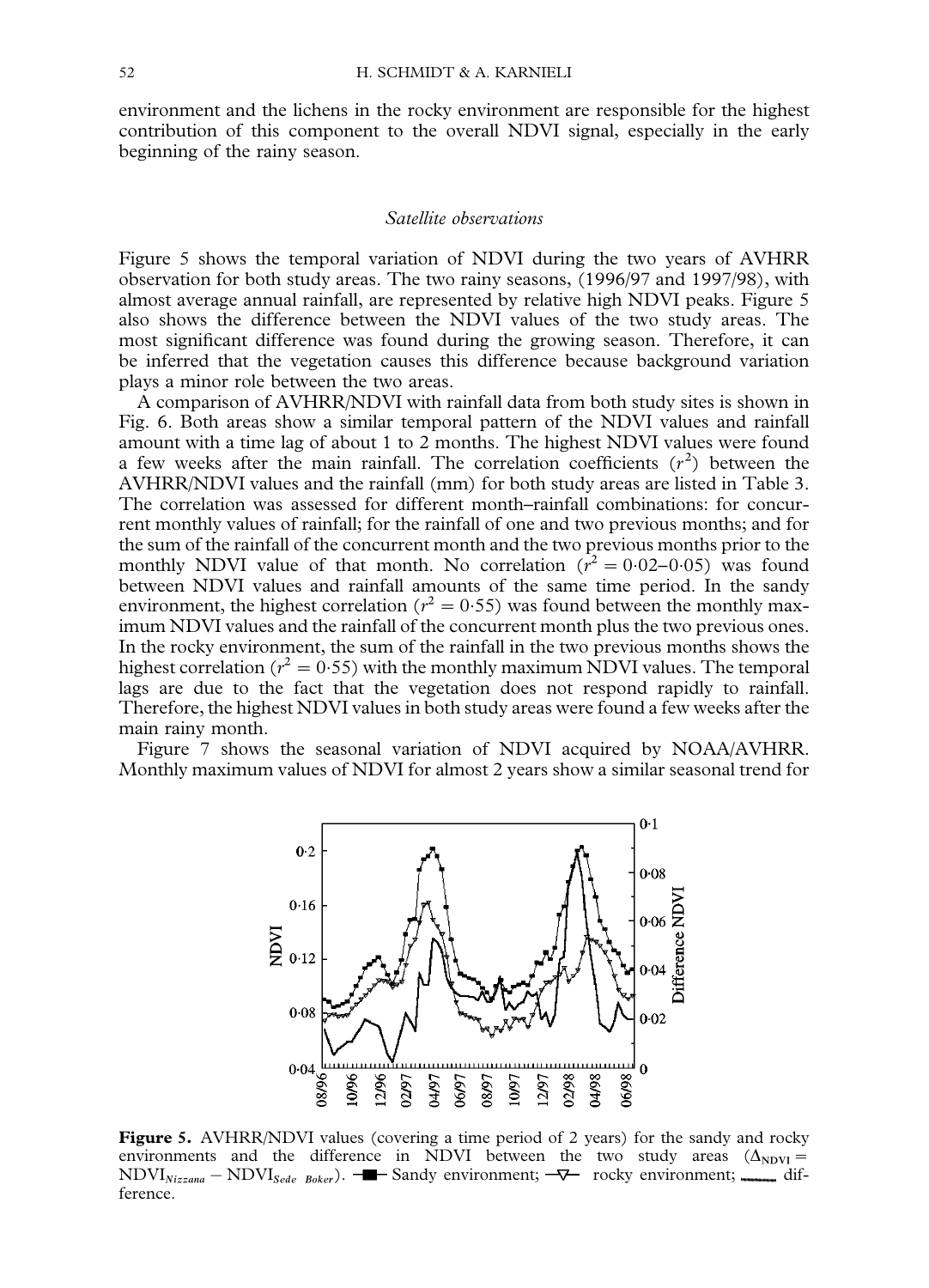

**Figure 6.** Relationship between monthly maximum AVHRR/NDVI values and monthly rainfall (mm) for (a) the sandy environment, and (b) the rocky environment.  $\boxtimes$  Rainfall;  $\blacktriangleleft$  NDVI.

both study areas. For this study, an entire year can be divided into three seasons: I, dry season (May–October); II, pre-rainy season (November–January); and III, rainy season (February–April). In the dry season (the longest period), NDVI values are very low and no major difference was found between the observed years (due to similar rainfall

|              |  |  |  | <b>Table 3.</b> Correlation coefficients $(r^2)$ between the AVHRR/NDVI and rainfall |  |  |  |  |  |  |  |
|--------------|--|--|--|--------------------------------------------------------------------------------------|--|--|--|--|--|--|--|
|              |  |  |  | (mm) data in different rainfall/month combinations in the sandy and rocky            |  |  |  |  |  |  |  |
| environments |  |  |  |                                                                                      |  |  |  |  |  |  |  |

|                                                                                             | Sandy<br>environment | Rocky<br>environment |
|---------------------------------------------------------------------------------------------|----------------------|----------------------|
| Rainfall in concurrent month                                                                | 0.05                 | 0.02                 |
| Rainfall of the previous month                                                              | 0.27                 | 0.24                 |
| Rainfall of two previous month                                                              | 0.36                 | 0.25                 |
| Sum of the rainfall in two previous months<br>Sum of the rainfall in concurrent and the two | 0.25                 | 0.55                 |
| previous months                                                                             | 0.55                 | 0.46                 |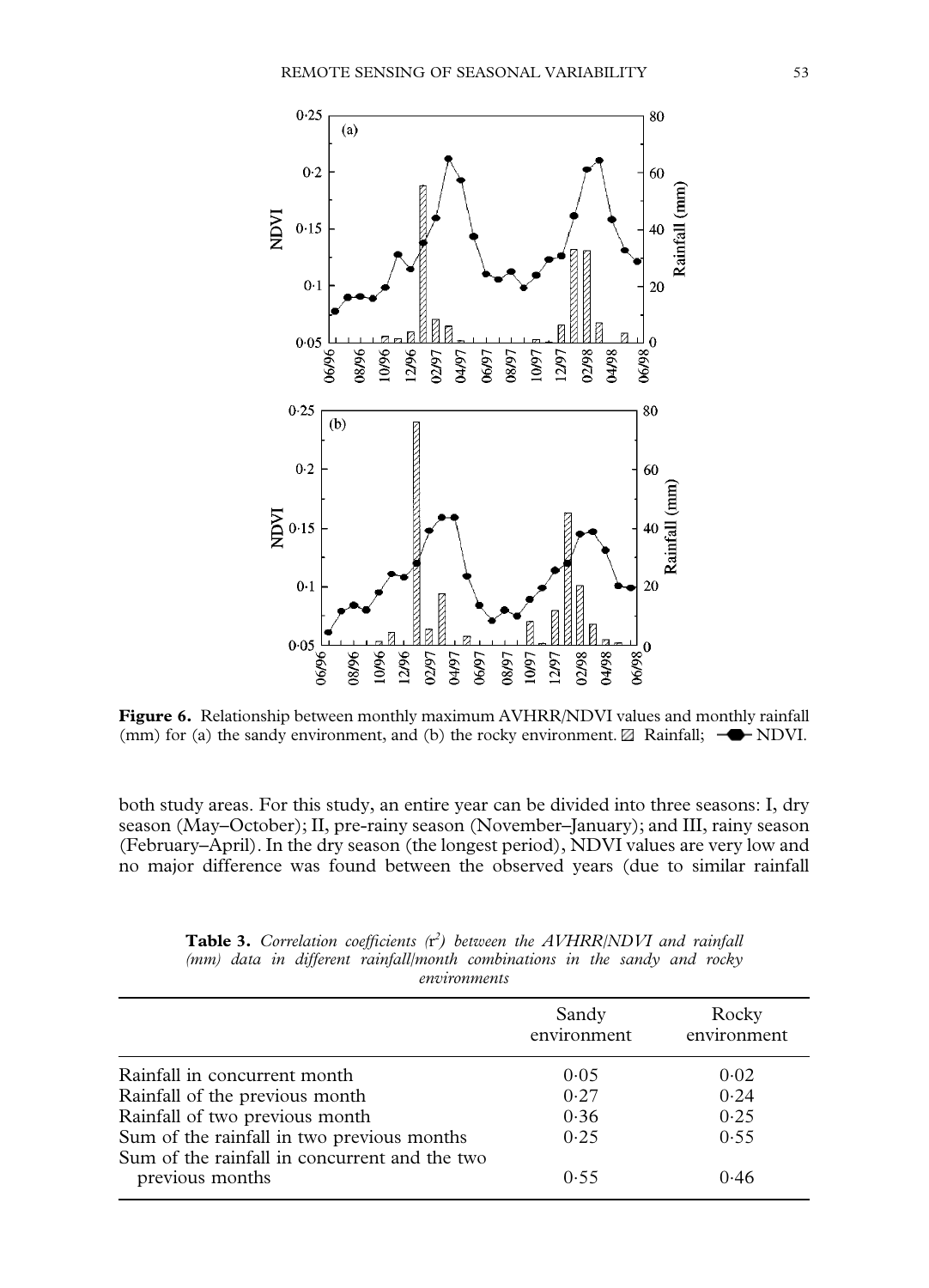

**Figure 7.** Seasonal and inter-annual variation of monthly maximum AVHRR/NDVI values for (a) the sandy environment, and (b) the rocky environment; acquired from June 1996 until June 1998. I, dry season; II, pre-rainy season; III, rainy season. ○ 1996/97; ■ 1997/98.

distribution in both years). This means that only a few AVHRR-derived NDVI images are necessary to represent this season when monitoring vegetation cover. The following period (November–January) differs from the dry season, showing a slight increase in the NDVI values. The rainy season is characterized by the highest NDVI values. The sandy environment (Fig.  $7(a)$ ) shows a higher magnitude of NDVI than the rocky environment. This phenomenon might be due to the more dense coverage of higher vegetation in the sandy environment, particularly of annuals.

The relationship between the NDVI derived from the satellite imagery and the NDVI based on the spectral ground measurements for the selected vegetation components in the two areas is shown in Fig. 8. In order to correlate the two measurements, the spectral ground data were weighted according to the fractional cover of each vegetation component in both study areas by applying the Linear Mixture Model (Eqn 2). A good agreement between the magnitude of the AVHRR/NDVI and the ground-based NDVI was found for the rocky environment with a peak, located 2 months after the main rainfall month.

Table 4 lists the correlation coefficient  $(r^2)$  and the estimated standard errors  $(\varepsilon)$ between the satellite NDVI and ground measured NDVI in the two environments for all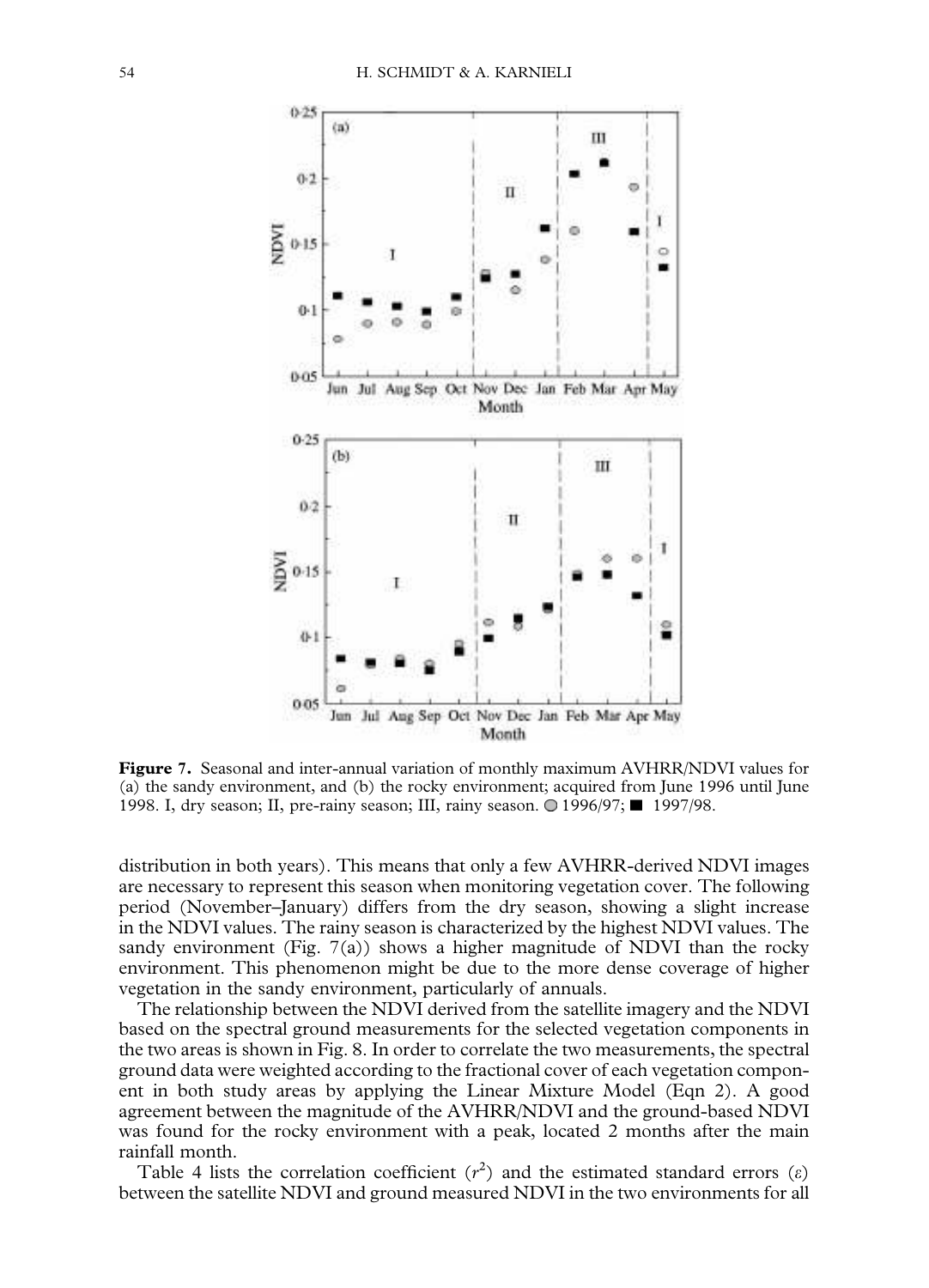

**Figure 8.** Relationship between NDVI, observed by NOAA/AVHRR, and the NDVI based on the spectral ground measurements for all vegetation components and the weighted sum of all ground measured vegetation components  $(\sum_{NDV1})$  in (a) the sandy, and (b) the rocky environments; and their delayed response to rainfall (mm).  $\nabla$  Biogenic crusts;  $\nabla$  NDVI mixed;  $\rightarrow$  annuals;  $\rightarrow$  AVHRR/NDVI;  $\rightarrow$  perennials.

vegetation components, as well as for the mixed signal of vegetation. In both sites, relative high coefficients ( $r^2 = 0.74-0.78$ ) occurred at about the same time as the peak response of the annuals and perennials. The best correlation ( $r^2 = 0.84$ ) was found for the mixed vegetation signal in the rocky environment. This agreement can also be noticed in Fig. 8(b) as similar shapes of the mixed ground NDVI and the AVHRR/NDVI. On the other hand, a lower correlation ( $r^2 = 0.52$ ) than in the rocky environment was found for the same relationship in the sandy environment. Figure 8(a) shows that the peak of the NDVI for the ground measurements occurs at the same time as the peak of the annuals and 1 month earlier than the AVHRR/NDVI. The good agreement between the ground based NDVI and the satellite based NDVI in the rocky environment and the less good agreement in the sandy environment can be explained by the different distribution of the vegetation components. In the rocky environment, there is a better spatial separation between the three vegetation components, especially since the lichens cover the exposed rocky surfaces which are not covered by annuals and perennials. On the other hand, in the sandy environment, the biogenic crusts, which are the most effective components in the beginning of the rainy season (Fig. 3), are overlaid later by the annuals. Consequently, the Linear Mixture Model provides better results where the vegetation components can be spatially separated than in areas with multi-layer components.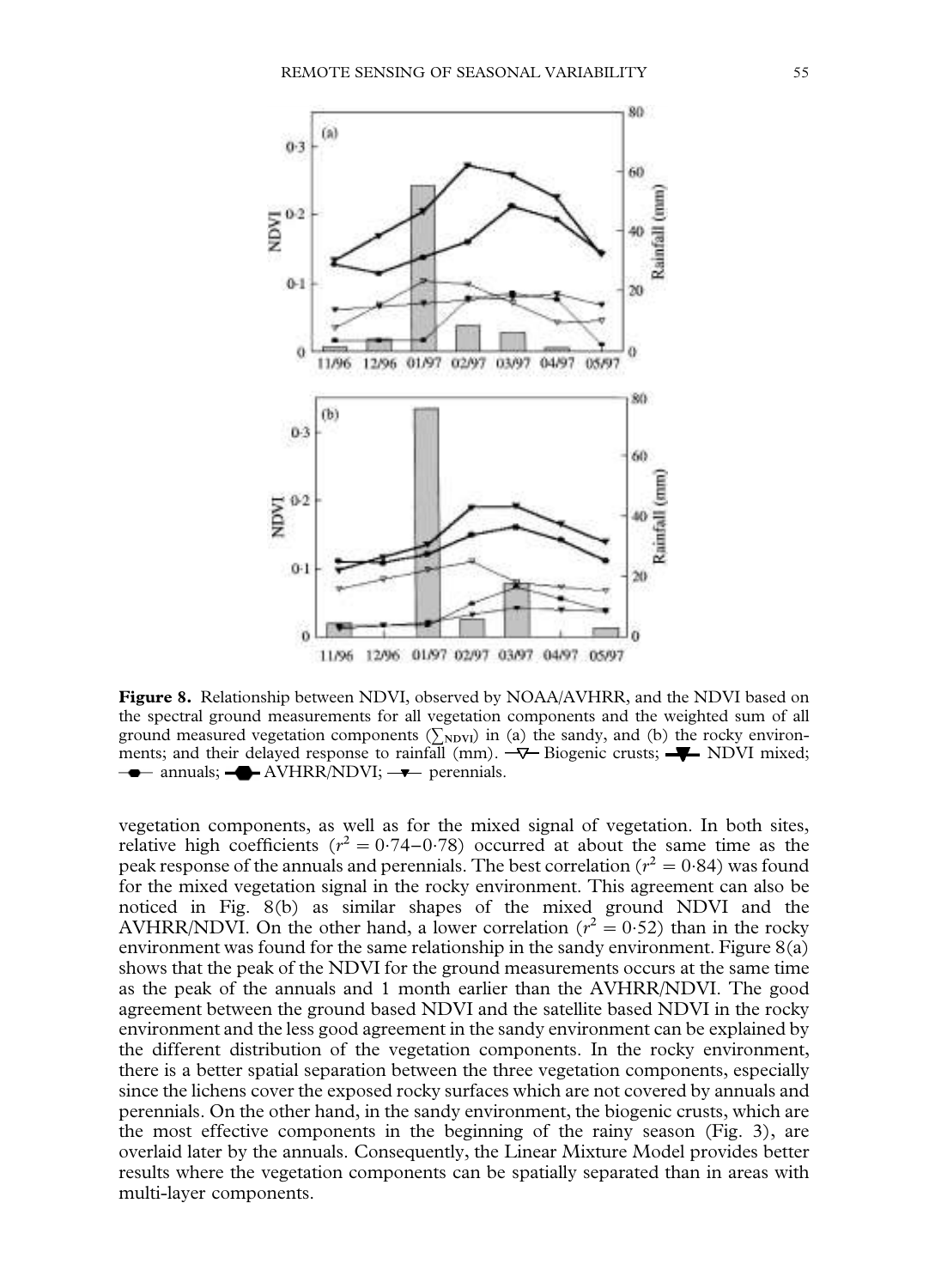|                            |       | Sandy environment | Rocky environment |       |  |
|----------------------------|-------|-------------------|-------------------|-------|--|
|                            | $r^2$ | ε.                | $r^2$             | ε     |  |
| Perennials                 | 0.78  | 0.004             | 0.42              | 0.008 |  |
| Annuals                    | 0.55  | 0.033             | 0.74              | 0.011 |  |
| Biogenic crust/lichens     | 0.03  | 0.061             | 0.15              | 0.017 |  |
| Mixed signal of vegetation | 0.52  | 0.042             | 0.84              | 0.014 |  |

**Table 4.** *Correlation coefficients (*r *2 ) between the NDVI based on satellite and ground observations and the estimated standard error (*e*) of the linear regression for all vegetation compoenents in both study areas*

The estimated standard errors (e) between the satellite NDVI and ground measured NDVI was found to be very small for perennials and annuals in both environments. This indicates a relative high standard error was estimated for the biogenic crusts and the mixed vegetation signal in the sandy environment.

#### **Summary**

The results of the spectral ground measurements show that temporal analysis of natural vegetation in semi-arid environments should take into account three ground components — annuals, perennials and biogenic crusts/lichens. Each vegetation component has a different phenological cycle, although when integrating the three, the typical phenological response to rainfall is presented. Biogenic crusts and lichens are very sensitive to moisture and turn green during the first rainy month. Their phenological cycle, in terms of weighted NDVI peaks, is the highest and the shortest. The annuals cover the ground only after a few intensive rainfall events. They show a significant response only after a few weeks from the beginning of the rainy season. Their NDVI peak is lower but wider than that of biogenic crusts and lichens. Perennials are photosynthetically active throughout the year, but a show higher spectral response towards the end of the rainy season. The highest correlation between rainfall and vegetation growth is found for annuals, which also show the highest seasonal spectral variability.

The contribution of the different vegetation components to the overall NDVI signal changes from the beginning to the end of the rainy season. Perennials do not show any significant change in their NDVI contribution at any time of the year in both study areas. Annuals change their contribution to the mixed NDVI signal with a peak in the first month of the rainy season. The high percentage cover of biogenic crusts in the sandy environment and the lichens in the rocky environment are responsible for the high contribution of these surface types to the overall NDVI signal.

The most significant difference between the sandy and rocky environments in the AVHRR/NDVI signal was found during the growing season (February to April), which indicates the influence of the vegetation. NDVI values derived from AVHRR time series show that annuals and perennials are the main contributors to the yearly maximum peak, because in both study areas the highest NDVI values were found a few weeks after the main rainfall.

Due to the multi-layered components in the sandy environment, the mixed vegetation signal does not show a strong correlation with AVHRR/NDVI data. The better spatial separation between the three vegetation components results in a higher correlation between the satellite and ground-based observations in the rocky environment than in the sandy environment. However, a typical seasonal trend indicative of higher sensitivity to rainfall was found in the AVHRR/NDVI values for both study areas.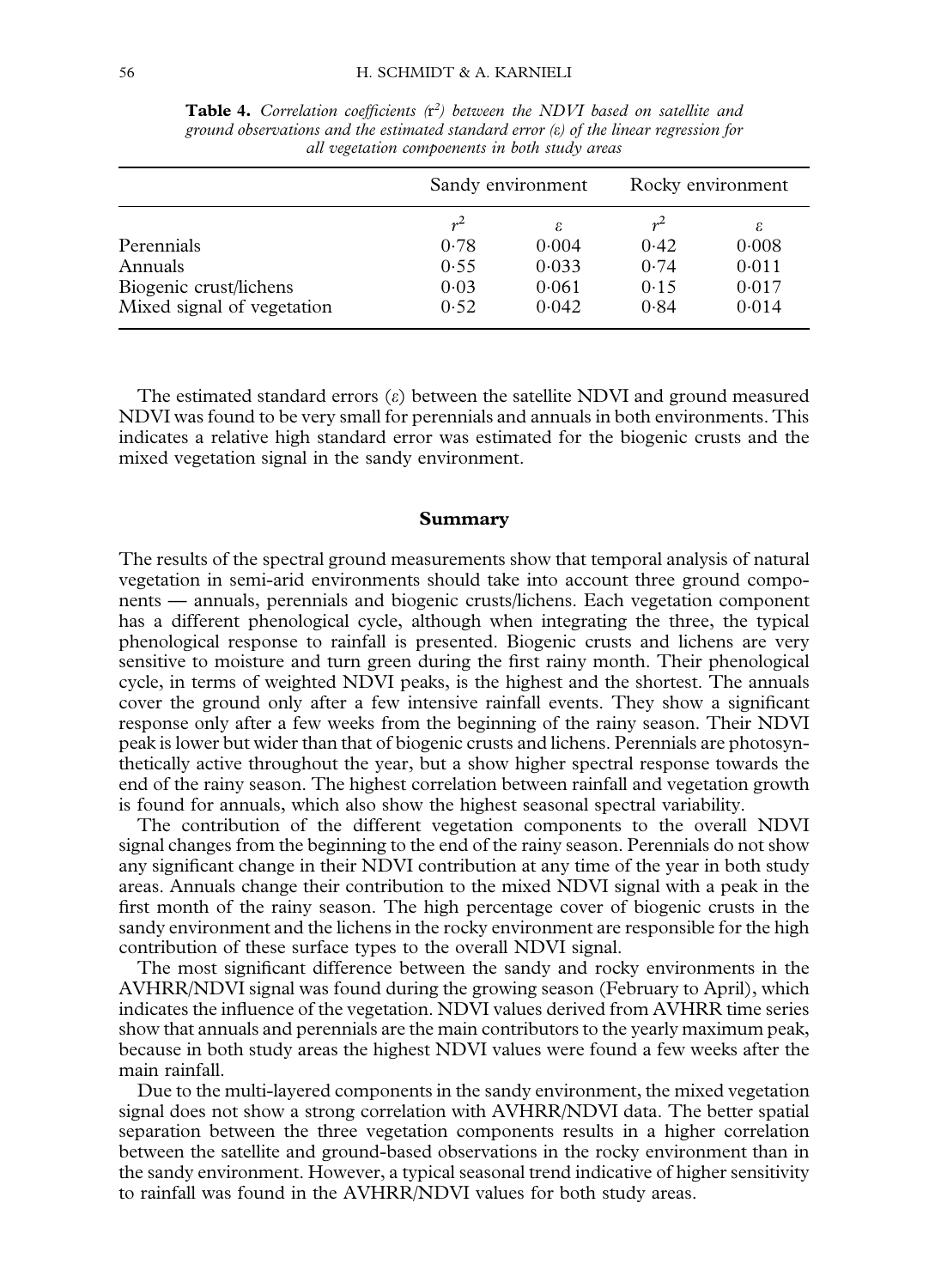We wish to thank Sveta Gilerman of the Remote Sensing Laboratory in Sede Boker for her assistance in processing NOAA/AVHRR data and Dr Charles Ichoku for editing the paper. The authors would like to thank the German MINERVA-Fellowship Foundation and the German Academic Exchange Program (DAAD) who financed this work with research fellowships. The work was partially funded by the International Arid Land Consortium (IALC). We also thank the Hebrew University of Jerusalem Minerva Arid Ecosystems Research Centre for giving us the opportunity to use the research site in Nizzana and for the rainfall data.

#### **References**

- Bastin, G.N., Pickup, G. & Pearce, G. (1995). Utility of AVHRR data for land degradation assessment: A case study. *International Journal of Remote Sensing*, **16**: 651–672.
- Chilar, J., St-Laurent, L. & Dyer, J.A. (1991). Relationship between the normalized difference vegetation index and ecological variables. *Remote Sensing of Environment*, **35**: 279–298.
- Colwell, J.E. (1974). Vegetation canopy reflectance. *Remote Sensing of Environment*, **3**: 175–183.
- Danin, A. (1983). *Desert Vegetation of Israel and Sinai*. Jerusalem: Cana Publishing House. 144 pp.
- Danin, A. (1991). Plant adaptation in desert dune. *Journal of Arid Environments*, **21**: 193–212.
- Danin, A., Bar-Or, Y., Dor, I. & Yisraeli, T. (1989). The role of cyanobacteria in stabilization of sand dunes in southern Israel. *Ecological Mediterranean*, **15**: 55–64.
- Ehrlich, D., Estes, J.E. & Singh, A. (1994). Review article: Applications of NOAA-AVHRR 1 km data for environmental monitoring. *International Journal of Remote Sensing*, **15**: 145–161.
- Eldridge, D.J. & Greene, R.S.B. (1994). Microbiotic soil crust: A review of their roles in soil and ecological processes in the rangeland of Australia. *Australian Journal of Soil Research*, **32**: 389–415.
- Evenari, M., Shanan, L. & Tadmor, N. (1982). *The Negev. The Challenge of a Desert*. Cambridge: Havard University Press, 437 pp.
- Gutman, G.G. & Ignatov, A. (1995). Global land monitoring from AVHRR: Potential and limitations. *International Journal of Remote Sensing*, **16**: 2301–2309.
- Gutman, G.G. (1989). On the relationship between monthly mean and maximum-value composite normalized vegetation indices. *International Journal of Remote Sensing*, **10**: 1317–1325.
- Gutman, G.G. (1991). Vegetation Indicies from AVHRR: An update and future prospects. *Remote Sensing of Environment*, **35**: 121–136.
- Hielkema, J.U., Prince, S.D. & Astle, W.L. (1986). Rainfall and vegetation monitoring in the Savanna Zone of Sudan using the NOAA AVHRR data. *International Journal of Remote Sensing*, **7**: 1499–1513.
- Hobbs, T.J. (1995). The use of NOAA-AVHRR NDVI data to assess herbage production in the arid rangelands of Central Australia. *International Journal of Remote Sensing*, **16**: 1289–1302.
- Holben, B. (1986). Characteristics of maximum-value composite images from temporal AVHHR data. *International Journal of Remote Sensing*, **7**: 1417–1434.
- Ichoku, C. & Karnieli, A. (1996). A review of mixture modeling techniques for sub-pixel land cover estimation. *Remote Sensing Reviews*, **13**: 161–186.
- Johansen, J.R. (1993). Cryptogamic crusts of semi-arid and arid lands of North America. *Journal of Physiology*, **29**: 140–147.
- Justice, C.O. & Hiernaux, P.H.Y. (1986). Monitoring the grasslands of the Sahal using NOAA AVHRR data: Niger 1983. *International Journal of Remote Sensing*, **7**: 1475–1497.
- Justice, C.O., Townshend, J.R.G. & Kalb, V.L. (1991). Representation of vegetation by continental data sets derived from NOAA-AVHRR data. *International Journal of Remote Sensing*, **12**: 999–1021.
- Justice, C.O., Townshend, J.R.G., Holben, B.N. & Tucker, C.J. (1985). Analysis of the phenology of global vegetation using meteorological satellite data. *International Journal of Remote Sensing*, **6**: 1271–1318.
- Karnieli, A. & Tsoar, H. (1995). Spectral reflectance of biogenic crust developed on desert dune sand along the Israel-Egypt border. *International Journal of Remote Sensing*, **16**: 369–374.
- Karnieli, A. (1997). Development and implementation of spectral crust index over dune sands. *International Journal of Remote Sensing*, **18**: 1207–1220.
- Karnieli, A., Kidron, G.J., Glaesser, C. & Ben-Dor, E. (1999). Spectral characteristics of cyanobacteria soil crust in semiarid environments. *Remote Sensing of Environment*, **69**: 67–75.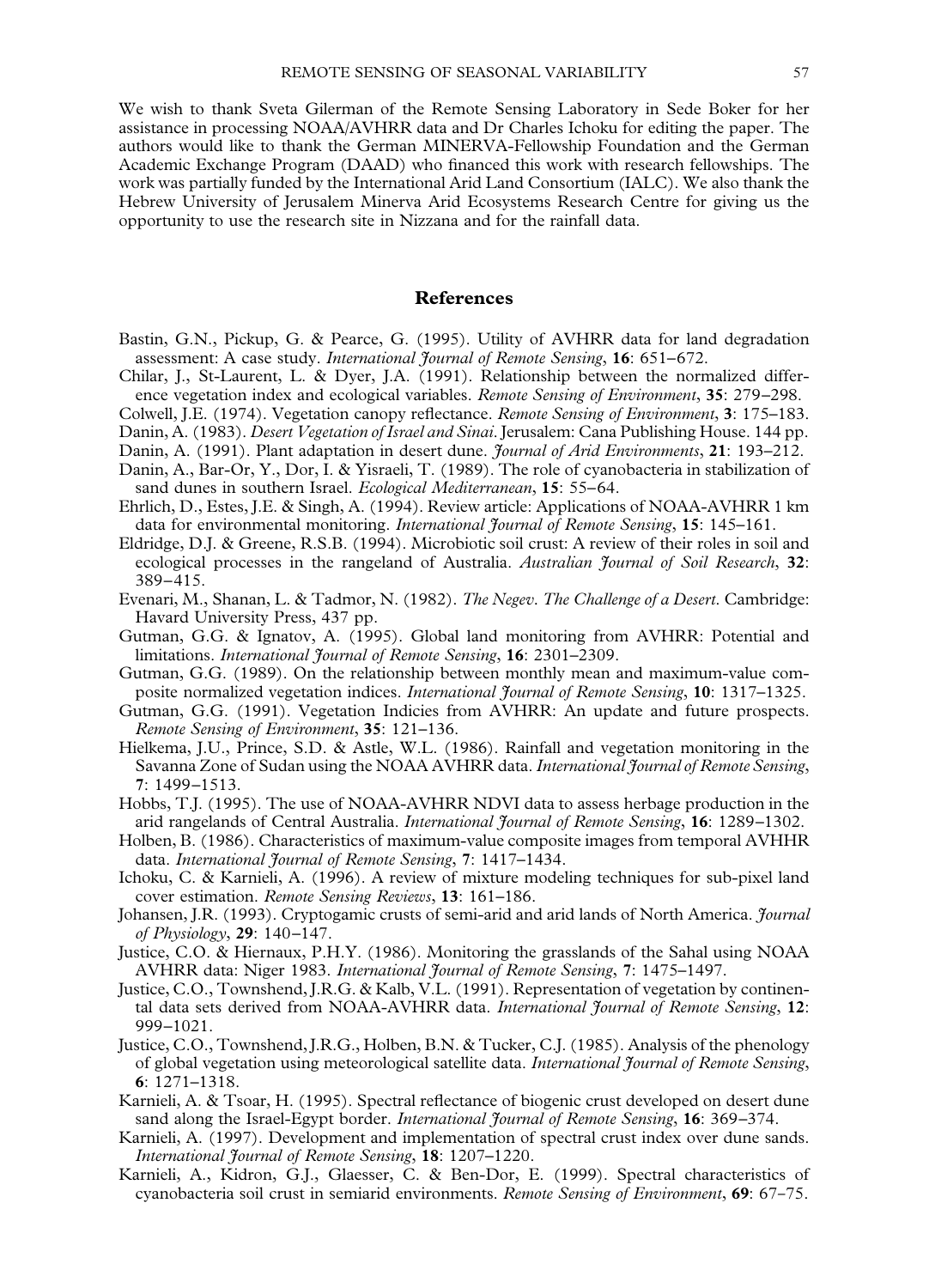- Karnieli, A., Shachak, M., Tsoar, H., Zaady, E., Kaufman, Y., Danin, A. & Porter, W. (1996). The effect of Microphytes on the spectral reflectance of vegetation in semi-arid regions. *Remote Sensing of Environ*ment, **57**: 88–96.
- Lambin, E.F. & Strahler, A.H. (1994). Change-vector analysis in multitemporal space: A tool to detect and categorize land-cover change processes using high temporal-resolution satellite data. *Remote Sensing of Environment*, **48**: 231–244.
- LI-COR (1989). LI-1800 *Portable Spectrometer Instruction Manual*. Publication No. 8210-0030, LI-COR Inc. Lincoln, NE.
- Maselli, F., Conese, C., Petkov, L. & Gilabert, M.A. (1993). Environmental monitoring and crop forecasting in the Sahel through the use of NOAA NDVI data. A case study: Niger 1986–89. *International Journal of Remote Sensing*, **14**: 3471–3487.
- McAuliffe, J.R. (1990). A rapid survey method for the estimation of density and cover in desert plant communities. *Journal of Vegetation Science*, **1**: 653–656.
- Metting, B. (1995). Biological surface features of semi-arid lands and deserts. In: Skujins, J. (Ed.), *Semi-arid Lands and Deserts, Soils Resource and Reclamation*, pp. 257–293. New York: Marcel Dekker, Inc. 269 pp.
- Nicholson, S.E., Davenport, M.L. & Malo, A.R. (1990). A comparison of the vegetation response to rainfall in the Sahel and East Africa, using NDVI from NOAA AVHRR. *Climatic Change*, **17**: 209–241.
- Ouaidrari, H., Begue, A., Imbernon, J. & D'Herbes, J.M. (1996). Extraction of the pure spectral response of the landscape components in NOAA-AVHHR mixed pixels — application to the HAPEX-Sahel degree square. *International Journal of Remote Sensing*, **17**: 2259–2280.
- Peters, A.J. & Eve, M.D. (1995). Satellite monitoring of desert plant community response to moisture availability. *Environmental Monitoring and Assessment*, **37**: 273–287.
- Peters, A.J., Eve, M.D., Holt, E.H. & Whitford, W.G. (1997). Analysis of desert plant communities growth patterns with high temporal resolution satellite spectra. *Journal of Applied Ecology*, **34**: 418–432.
- Prince, S.D., Kerr, Y.H., Goutorbe, J.-P., Lebel, T., Tinga, A., Bessemoulin, P., Brouwer, J., Dolman, A.J., Engman, E.T., Gash, J.H.C., Hoepffner, M., Kabat, P., Monteny, B., Said, F., Sellers, P. & Wallace, J. (1995). Geographical, biological and remote sensing aspects of the Hydrologic Atmospheric Pilot Experiment in the Sahel (HAPEX-Sahel). *Remote Sensing of Environment*, **51**: 215–234.
- Rao, N. & Chen, J. (1996). Post-launch calibration of the visible and near-infrared channels of the AVHRR on the NOAA-14 spacecraft. *International Journal of Remote Sensing*, **17**: 2743–2747.
- Rasmussen, M.S. (1997). Operational yield forecast using AVHRR NDVI data: Reduction of environmental and inner-annual variability. *International Journal of Remote Sensing*, **18**: 1059–1077.
- Rogers, R.W. (1977). Lichens in hot arid and semi-arid lands. In: Seaward, M.R.D. (Ed.), *Lichen Ecology*, pp. 211–252. London: Academic Press. 334 pp.
- Rouse, J.W., Haas, R.H., Schell, J.A., Deering, D.W. & Harlan, J.C. (1974). *Monitoring the Vernal Advancements and Retrogradation (Greenwave Effect) of Nature Vegetation*. NASA/GSFC Final Report, NASA, Greenbelt, MD. pp. 371.
- Samson, S.A. (1993). Two indices to characterize temporal patterns in the spectral response of vegetation. *Photogrammetric Engineering and Remote Sensing*, **59**: 511–517.
- Sellers, P.J. (1985). Canopy reflectance, photosynthesis and transpiration. *International Journal of Remote Sensing*, **6**: 1335–1372.
- Tappan, G.G., Tyler, D.J., Wehde, M.E. & Moore, D.G. (1992). Monitoring rangeland dynamics in Senegal with advanved very high resolutuin radiometer data. *Geocarto International*, **1**: 87–98.
- Townshend, J.-R.-G. & Justice, C.O. (1986). Analysis of dynamics of African vegetation using the NDVI. *International Journal of Remote Sensing*, **7**: 1224–1242.
- Tsoar, H. & Moller, J.T. (1986). The role of vegetation in the formation of linear sand dunes. In: Nickling, W.P. (Ed.), *Aeolian Geomorphology*, pp. 75–95. Boston: Allen & Unwin Inc.
- Tsoar, H. (1990). The ecological background, detection and reclamation of desert dune sand. *Agriculture, Ecosystems and Environment*, **33**: 147–170.
- Tsoar, H., Goldsmith, V., Schoenhaus, S., Clarke, K. & Karnieli, A. (1995). Reversed desertification on sand dunes along the Sinai/Negev border. In: Tchakerian, V.P. (Ed.), *Desert Aeolian Process*, pp. 251–267. New York: Chapman & Hall. 326 pp.